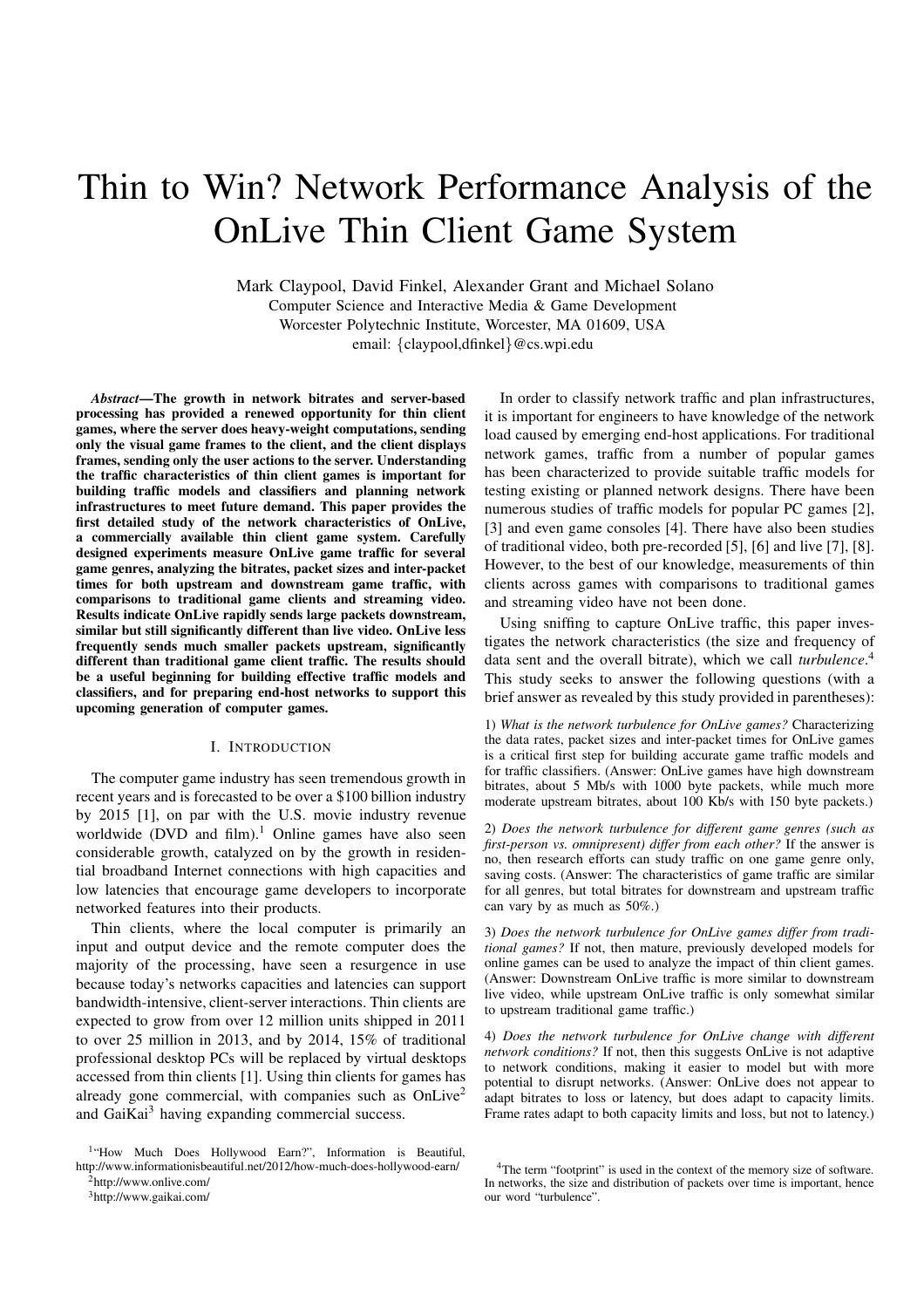The rest of this paper is organized as follows: Section II provides related work on measuring performance of thin clients; Section III describes our measurement setup and methodology; Section IV analyzes our results in relation to the questions posed above; Section V summarizes our conclusions and presents possible future work.

## II. RELATED WORK

Lai and Nieh [9] use a novel benchmarking technique to evaluate the performance of several thin client platforms, and Packard and Gettys [10] passively monitor network traffic between X clients and servers under capacity controlled conditions. Among other findings, latency is seen to dominate capacity in limiting performance. The above studies, as well as others (e.g., [11]) provide detailed insights into thin client performance, but predominantly pertain to traditional applications and not necessarily thin clients and games.

Winter et al. [12] propose a thin client system designed specifically for streaming and interactive games. Their system streams screen images after rendering by the graphics card, thus reducing bandwidth and increasing visual quality for streaming video games.

Chang et al. [13] propose a methodology for studying thinclient game systems based on the game as displayed on the server compared to the game as displayed on the client, quantifying frame rate and frame distortion. Similar to work on traditional client-server games [14], the authors find that frame rate is more critical to gameplay than frame distortion.

Our work complements previous work by providing more detailed insights into the characteristics of thin client game traffic, as well as evaluating several representative games.

## III. METHODOLOGY

## *A. Application Selection*

In order to ascertain if turbulence for OnLive varies with the type of game, representative games from three different genres were selected. Following the game classification described in [15], games were chosen from each dominant genre: *first person avatar*, *third person avatar*, and *omnipresent*. The selection of games was limited to those available via OnLive (about 300 titles at the time of the experiments). Games were chosen based on perceived popularity and with a similar release dates in an attempt to provide for relatively comparable visual graphics quality. Table I summarizes the games selected, with indicated classification and year of initial release. As a measure of the system impact, the minimum system requirements as specified by the game manufacturers is similar for each game, with Batman having a higher RAM requirement than the other two games and only Rome requiring a dual core Intel processor.

TABLE I: Games used in experiments

| Game                  |               | Nickname   Classification | Release |
|-----------------------|---------------|---------------------------|---------|
| Unreal Tournament III | LIT           | First person avatar       | 2007    |
| Batman: Arkham Asylum | <b>Batman</b> | Third person avatar       | 2009    |
| Grand Ages: Rome      | Rome          | Omnipresent               | 2009    |

In order to compare OnLive downstream traffic to video, YouTube was selected as a representative candidate of prerecorded streaming video, and Skype was selected as a representative candidate for live streaming video.

#### *B. Measurement Testbed*



Fig. 1: Measurement testbed

Figure 1 depicts the measurement testbed setup for our experiments. The OnLive MicroConsole runs the games and is connected to an HDTV over HDMI running at 1080p. OnLive specifies a minimum downstream bandwidth of 5 Mb/s to run at this resolution. A desktop PC runs Skype and YouTube for measuring streaming application performance, and Fraps<sup>5</sup> to record application frame rates. The Skype application connects to a MacBook for two-way conferencing. A PC configured as a network router runs FreeBSD and Dummynet [16] to allow emulation of a wide variety of network conditions at the IP level, including network capacity, loss, and latency. The PC runs tcpdump<sup>6</sup> to capture traffic for analysis of turbulence after the experiments complete. The WPI campus egress to the Internet is 500 Mb/s, while switches on the campus have 100 Mb/s and 1 Gb/s capacities.

#### *C. Experiments*

Pilot studies captured game traces for varying lengths in order to determine how long individual sessions should run. Based on these runs, it was determined 2.5 minutes of gameplay was long enough for the player to have repeatedly gone through all core game interactions, and for the network behavior to be consistent for all applications.

*1) Games:* For each game, a scenario was selected to represent core game play.

*UT:* A free-for-all match on the Rising Sun map was started, containing 10 Bots, no mutators and forced respawns, with no limit on the score or time. The player then competed for weapons, armor, and health using them to defeat the Bots.

*Batman:* A challenge mode was used, where the player would start in a small square room with 3 enemies, with more appearing

<sup>5</sup>http://www.fraps.com/

<sup>6</sup>http://www.tcpdump.org/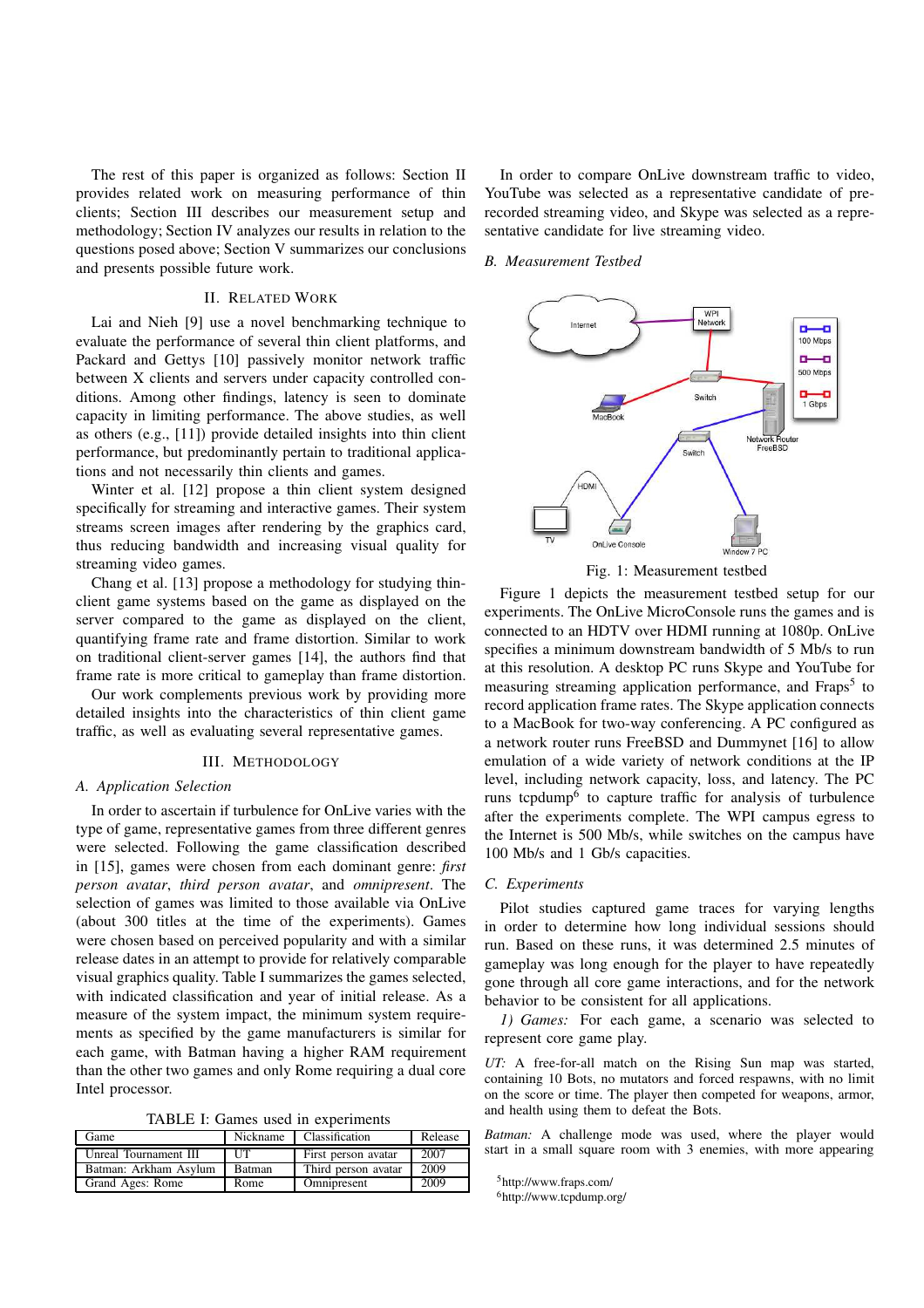continuously. The player used attack combos to incapacitate as many enemies as possible until the number of enemies was overwhelming.

*Rome:* A empty map was used where the player constructed buildings using the technology tree, with no enemies encountered. The player built (in order): 3 insulas, 1 pig farm, 1 wheat farm, 1 aqueduct, 1 large water fountain, 1 logging shed, 2 more insulas, 1 butcher shop, 1 farmers market, 1 grape farm, and 2 logging sheds.

The packet captures proceeded from the start until the end of each game session, trimming each session to 2.5 minutes of the core gameplay.

*2) Skype:* For the Skype testing, all non-essential applications were closed before the Skype video call was made. One participant was on the MacBook and the other on the PC. A short pause was given to establish the call, then the session was set to full screen mode before starting FRAPS and the packet capture.

3) YouTube: For the YouTube testing, a video<sup>7</sup> of an omnipresent game, a two-player session of StarCraft 2, was chosen. The video could not start automatically at 1080p in fullscreen. So, using Google Chrome, the URL link was entered at the same time the packet capture was started, and changed to full screen and 1080p right when it came up.

#### *D. Parameters*

All together, three games and three applications were tested over conditions with varied capacity, loss and latency:

| Game genre                      | UT, Batman, and Rome                  |
|---------------------------------|---------------------------------------|
| Application                     | Game, live video, pre-recorded video  |
| Capacity (down:up)              | 5:1 Mb/s, 10:2 Mb/s, and unrestricted |
| Latency (round-trip)            | 0, 40, and 70 milliseconds            |
| Loss (downstream)               | 0\%, 1\%, and 1.5\% loss              |
| <i><u><b>Iterations</b></u></i> | 3 runs for each experiment condition  |

## IV. ANALYSIS

### *A. Turbulence*

Our traces show OnLive uses UDP for both downstream and upstream game traffic. Analysis includes UDP and IP headers, unless otherwise noted.

To assess network turbulence, bitrate, packet size and interpacket times are analyzed.

Figure 2 depicts a comparison of the downstream bitrate (computed every second) for OnLive for the three games under test. In terms of bitrates, all three trendlines look similar. Thus, in this graph, and all subsequent bitrate graphs, only the second trial is shown. The x-axis is the measurement time in seconds, and the y-axis is the bitrate in Kb/s. Each game is depicted by a separate trendline. The similarity in bitrates for UT and Batman (about 6.3 Mb/s) could be because of the relatively similar camera angles they provide to the player, while Rome has around half the bandwidth (about 3.8 Mb/s), possibly because of the different camera angles afforded by an omnipresent game. There is more variance in the bitrate trendlines for Rome than for UT or Batman.

Figure 3 depicts a comparison of the cumulative distribution functions (CDFs) of the downstream packet sizes for the



three games. The x-axis is packet size and the y-axis is the cumulative distribution. Note, for easier readability, only 1 out of every 1000 points are plotted. The trendlines all look similar, probably due to the nature of the encoding of the display images sent from the server to the client. The mode, about 40% of all packets, is 1414 bytes, which is smaller than the MTU of 1500 bytes that could be used. About 10% of the packets are 622 bytes. The other 60% of the packets are distributed fairly uniformly between about 100 and 1400 bytes.



Figure 4 depicts a comparison of the inter-packet time CDFs for the three games, also plotting 1 out of every 1000 points. The x-axis is the time between packets, in milliseconds. In general, inter-packet times are quite small, with a median less than half a millisecond. The maximum inter-packet times are only tens of milliseconds. The trendlines all look similar, particularly so for UT and Batman.

Figure 5 depicts a comparison of the upstream bitrate for OnLive for the three games, showing the second trial (as for the downstream traffic, the other trials were similar). The xaxis is the measurement time in seconds (zoomed in to seconds 50-100 to more easily differentiate the trendlines), and the yaxis is the bitrate in Kb/s with trendlines as in earlier graphs. All three games have considerable variation in their upstream bitrates, ranging from about 50 to 150 Kb/s. UT has a slightly higher upstream bitrate than Batman or Rome, possibly due to the fast-action nature of first person shooter games. Note that the y-axis scale in Figure 2 is 40 times greater than the y-axis

<sup>7</sup>http://www.youtube.com/watch?v=0NTeyF6wQUs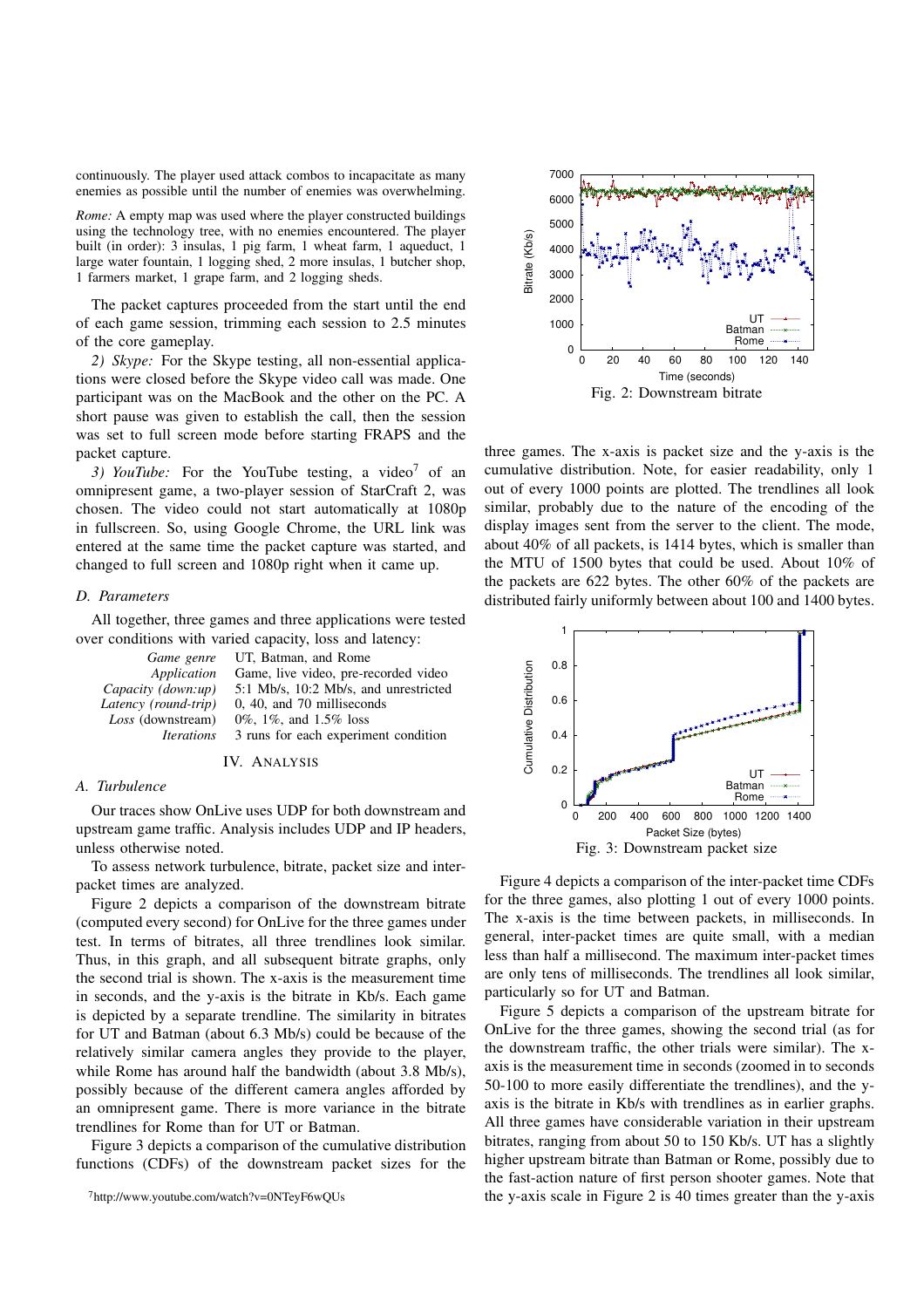

scale in Figure 5, since the downstream to upstream bitrate ratios are about 50 to 1.



Figure 6 depicts a CDF of the upstream packet sizes for the three games. Most upstream packets are small, about 100 bytes of application payload after subtracting out the IP headers. Nearly all the packets are under 250 bytes. Note, the x-axis scale is only up to 350 bytes out of a typical 1500 byte MTU.



Figure 7 depicts a comparison of the inter-packet time CDFs for the three games, plotting 1 out of every 200 points. The inter-packet times are still small, most under 20 milliseconds, but are considerably larger than the downstream inter-packet times (the x-axis scale for Figure 7 is about 10x larger than for Figure 4). The maximum inter-packet times upstream are



slightly over 50 milliseconds. The trendlines all look similar, despite the fact that the player interactions with each game genre may be considerably different.

Table II provides summary statistics (mean values) for the OnLive games, showing both upstream and downstream turbulence. Overall, OnLive traffic is quite asymmetric, with downstream having about 50x higher bitrates, 10x more packets per second and 6x larger packets.

TABLE II: Turbulence for OnLive (up and down, mean values)

|            | <b>B</b> itrate | Packet Size | Inter-packet |
|------------|-----------------|-------------|--------------|
| Game       | (Kb/s)          | (bytes)     | Time (msec)  |
| <b>ITT</b> | 125 6247        | 146 947     | 9.5 1.2      |
| Batman     | 6333<br>100     | 152 953     | 11.7 1.2     |
| Rome       | 86 3817         | 143<br>-914 | 134 16       |

## *B. Network Perturbations*

Given the relative similarity in turbulence for the three games studied, independent of genre, for subsequent experiments UT is used as the representative OnLive game. Also, due to space constraints, graphs of packet size and interpacket times are not shown, only bitrate. Also, as a final focus, since downstream OnLive traffic dominates that of upstream, primarily downstream traffic is analyzed.

Dummynet was used to restrict capacity on the link to the game console to 5:1 Mb/s and 10:2 Mb/s. Figure 8 depicts UT bitrates for 10 Mb/s and 5 Mb/s, with the unrestricted trendline (top) from Figure 2 for comparison. Restricting the bitrate to 10 Mb/s (roughly, that of a typical residential broadband link in the U.S.) on the downlink yields a bitrate of about 4200 Kb/s, with a further restriction to 5 Mb/s dropping the bitrate to just over 2000 Kb/s. There is a slight decrease in variance with increased capacity restrictions. In both restricted cases, the downstream bitrate is about half the capacity restriction.

Dummynet was used to induce 1% and 1.5% packet loss on the link to the game console, and then 40 and 70 msec of added round-trip latency. Figure 9 depicts the corresponding UT bitrate comparisons. There is little apparent effect on bitrate to added latency and loss, except perhaps slightly more bitrate variance with increased loss.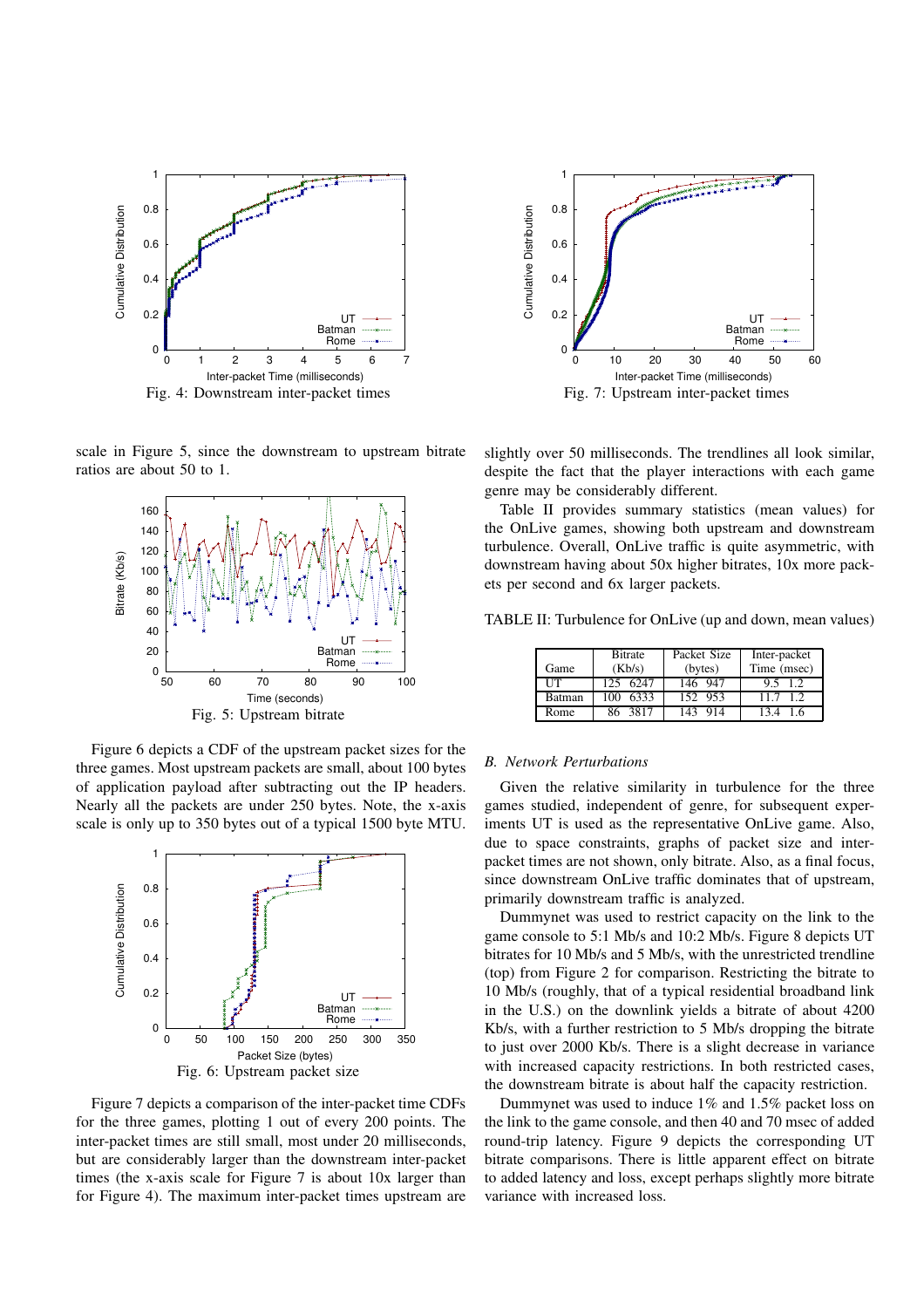

Fig. 8: Downstream bitrate with capacity restrictions



Fig. 9: Downstream bitrate with induced packet loss (top) or latency (bottom)

## *C. Frame Rate*

Since the focus of this paper is on network turbulence, only a summary table of frame rates is shown. Table III depicts the average frame rates recorded for UT under the tested network conditions. Unrestricted, OnLive runs games at 60 f/s, substantially above full-motion video rates but typical of many traditional game clients. Scenarios of induced latencies do not result in reduced frame rates. However, OnLive responds to loss scenarios, both 1% and 1.5%, by playing the video out at reduced frame rates despite the lack of observable change in downstream network bitrates, seen previously in Figure 9. A similar reduction in frame rate accompanies the 10 Mb/s downstream bitrate restriction. With a 5 Mb/s downstream bitrate restriction, OnLive reduces the frame rate even more, down to 25 f/s. Previous work [17] has shown a marked dropoff in player performance for reduced frame rates.

#### *D. Streaming Comparison*

This section compares OnLive turbulence to that of Skype and YouTube, and to previously published analysis of traditional games and multiplayer virtual environments. While studies were conducted over the range of network conditions, only the downstream bitrates are analyzed here due to space constraints.

Figure 10 depicts a comparison of the bitrates for YouTube, UT and Skype. YouTube videos are pre-recorded, so unlike in OnLive or Skype, YouTube can potentially download as fast as the network allows. In fact, YouTube finishes the video download in about 90 seconds, so the x-axis is scaled shorter than for previous bitrate graphs. YouTube uses TCP, allowing the bitrate to expand to fill available capacity, while also having more variation due to congestion and flow control mechanisms built into the protocol. Skype has a significantly lower bitrate than OnLive, only about 2200 Kb/s compared with about 6200 Kb/s for OnLive. The bitrate ratio of OnLive to Skype, about 2.8 to 1, is on par with the ratio of their screen resolutions (1080p vs. 720p), about 2.25 to 1. The variances in bitrate for Skype and OnLive look similar.



Fig. 10: Downstream bitrate for streaming applications

#### *E. Summary*

A final summary seeks to put OnLive turbulence in the context of other interactive applications. A complete comparison for all cases, upstream and downstream, using bitrate, packet size and inter-packet times is difficult given space constraints and, moreover, such analysis would likely not be informative because of the sheer number of details. Instead, median values are summarized for bitrate, packet size and inter-packet times primarily for downstream traffic, often the bottleneck. UT on a PC is chosen as the representative game for comparison, and Second Life is selected as a representation of a multiplayer virtual environment, with complete published analysis from Beigbeder et al. [18] and Kinicki and Claypool [19], respectively.

Table IV presents a comparison of the relevant data.

TABLE III: Frame rates for OnLive games (approximate averages)

| Scenario           | Frame rate          |
|--------------------|---------------------|
| Unrestricted       | $60$ f/s            |
| 40ms latency       | $60$ f/s            |
| 70ms latency       | $60$ f/s            |
| $\frac{1}{6}$ loss | $\overline{30}$ f/s |
| $1.5\%$ loss       | $30 \text{ f/s}$    |
| $10$ Mb/s          | $\overline{30}$ f/s |
| $5$ Mb/s           | $25$ f/s            |